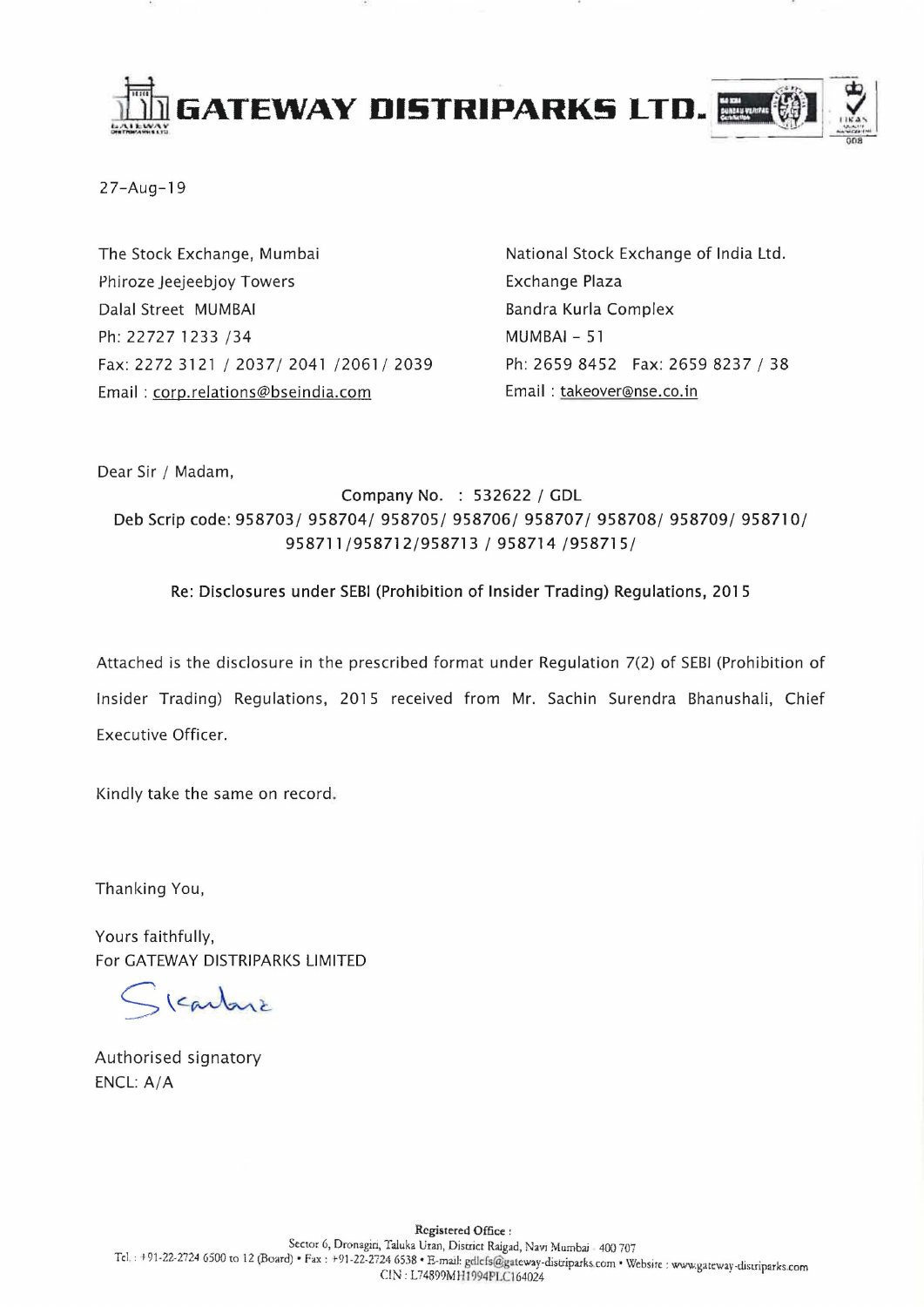### **FORM C**

#### Name of the company: ISIN of the company: **SEBI (Prohibition of Insider Trading) Regulations, 2015 [Regulation 7 (2) read with Regulation 6(2) - Continual disclosure] GATEWAY DISTRIPARKS LTD INE8525F01015**

| Name, PAN, CIN/DIN,<br>& address with contact<br>nos.                                                            | Category of Person<br>(Promoters/KMP/<br>Directors/immediate<br>relative to/others etc.) | Securities held prior<br>to acquisition/disposal |                                  | Securities acquired/Disposed         |     |               |                                                                  | Securities held post<br>acquisition/disposal |         | Date of allotment<br>advice/ acquisition of<br>shares / sale of shares-<br>specify |    | Date of                           | Mode of<br>acquisition /<br>disposal (on<br>market/public/                          |
|------------------------------------------------------------------------------------------------------------------|------------------------------------------------------------------------------------------|--------------------------------------------------|----------------------------------|--------------------------------------|-----|---------------|------------------------------------------------------------------|----------------------------------------------|---------|------------------------------------------------------------------------------------|----|-----------------------------------|-------------------------------------------------------------------------------------|
|                                                                                                                  |                                                                                          | Type of<br>security                              | No. and %<br>of shareh<br>olding | Type of<br>security                  | No. | Value         | Transac<br>Type<br>(Buy/ Sale/<br>Pledge /<br>revoke/<br>Invoke) | Type of<br>security                          | No & %  | From                                                                               | To | <b>ntimation</b><br>to<br>company | rights/<br>preferential offer /<br>off market/ Inter-<br>se trarsfer, ESOPs<br>etc. |
|                                                                                                                  |                                                                                          |                                                  |                                  |                                      |     |               | 8                                                                |                                              | 10      |                                                                                    | 12 | 13                                | 14                                                                                  |
| <b>ISACHIN SURENDRA</b><br><b>BHANUSHALI</b><br>PAN: AHDPB9671Q<br>D-70, 2nd Floor,<br>Saket New Delhi<br>110017 | Chief Executive Officer                                                                  | Equity                                           | 500,000                          | 105,000<br>Equity<br>shares<br>0.10% |     | 10,080,840.00 | Purchase                                                         | Equity                                       | 605,000 | 23-Aug-19 26-Aug-19 27-Aug-19                                                      |    |                                   | Open market                                                                         |
|                                                                                                                  |                                                                                          | shares                                           | 0.46%                            |                                      |     |               | shares                                                           | 0.56%                                        |         |                                                                                    |    | purchase                          |                                                                                     |

 $\mathcal{A}_1$ 

**Details of trading in derivatives of the company by Promoter, Employee or Director of a listed company and other such persons as mentioned in Regulation 6(2).** 

|                  |                         |                   | Buy                                             |                   | Sell                                            | Exchange on                     |  |
|------------------|-------------------------|-------------------|-------------------------------------------------|-------------------|-------------------------------------------------|---------------------------------|--|
| Type of contract | Contract specifications | Notional<br>Value | Number of<br>units<br>(contracts *<br>lot size) | Notional<br>Value | Number of<br>units<br>(contracts *<br>lot size) | which the trade<br>was executed |  |
| 15               | 16                      | 17                | 18                                              | 19                | 20                                              | 21                              |  |
| IN.A.            | N.A.                    | N.A.              | N.A.                                            | N.A.              | N.A.                                            | <b>NSE</b>                      |  |

 $S$  (carbine

Name & Signature

**Authorised signatory** 

Date: 27 AUG 2019 **Place:** Mumbai